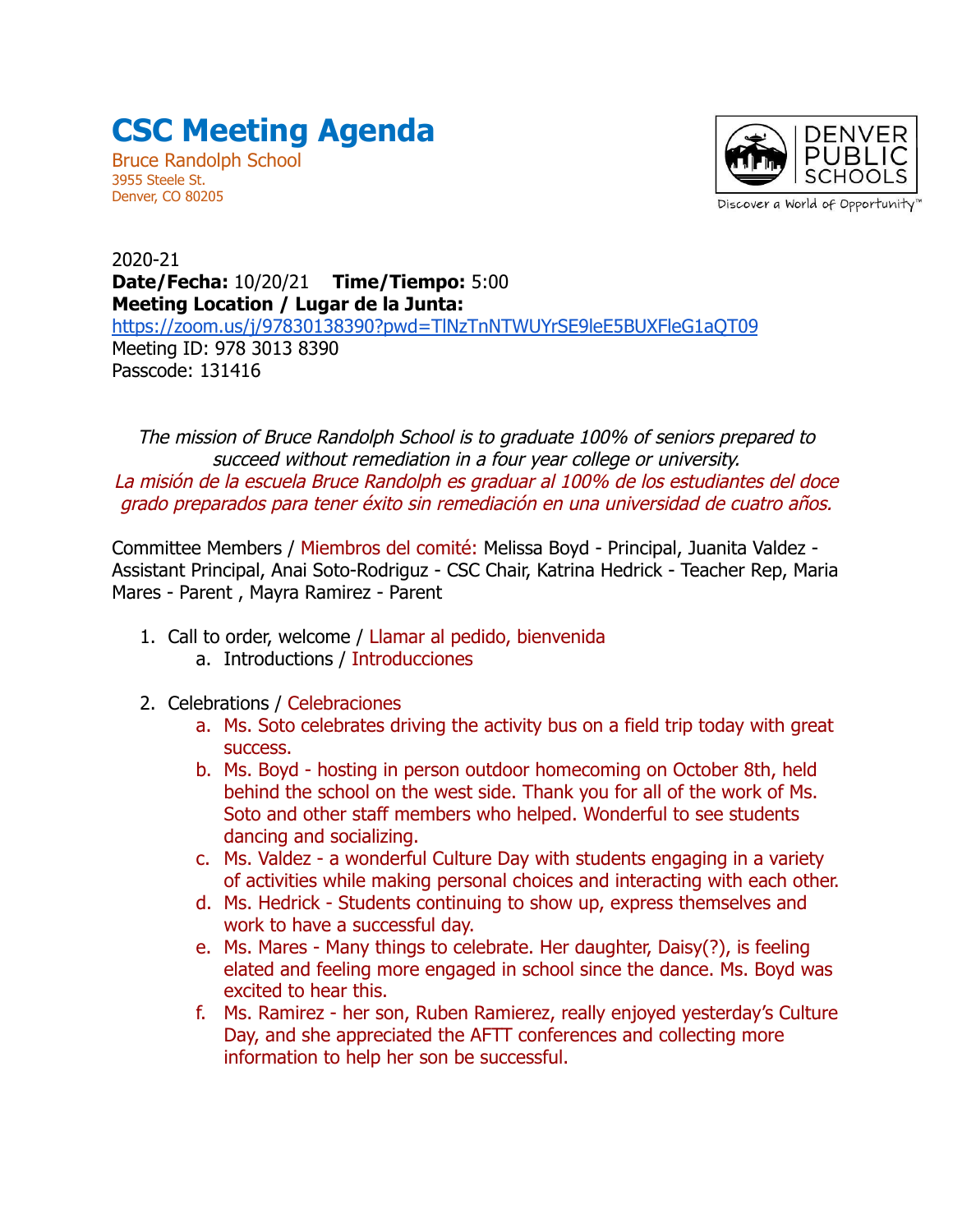- g. Wonderful to hear feedback about Homecoming Dance and Culture Day from students and families. Thank you to all the work staff put in to make this a meaningful experience.
- 3. Agenda review / Revisión de la agenda
- 4. Public Input / Voz del público
	- a. Nothing to share at this time.
- 5. Principal's Report /
	- a. [Major Improvement Strategies 2021-22](https://docs.google.com/document/d/1z6k2zcrzXqPNOCdFGB_acnwrJHuR7sLfhRplt_4I8iU/edit?usp=sharing)
		- i. ANET Data aligned with MIS 1
		- ii. Math Competency Data aligned with MIS 1
			- 1. Reviewed Strategies and intentions.
			- 2. Students have to demonstrate competency in Math and Literacy in addition to passing their classes to graduate.
			- 3. Class of 2022 are the first class who have to demonstrate competency in Literacy and Math to graduate. At the beginning of the school year, Students demonstrated competency at 63% in Math, and 68% in English
				- a. Math 20 Seniors have yet to meet competency at the beginning of the year. 12/20 passed a recent competency assessment, leaving 8 students who are yet to meet competency.
					- i. Maria asked how she can help prepare her student to demonstrate competency. This is embedded in our content and regular assessments.
					- ii. Our goal is 50% per grade level in each competency. Teachers are meeting to develop ways to address growth below our goals.
						- 1. Literacy 6th grade 43%, 7th 26%, 8th - 33%
						- 2. Math 6 29%, 7th 26%, 8th 37%
				- b. Literacy Senior Data will share at the next meeting.
- 6. Discussion items / Temas de discusión:
	- a. [Parent School Compact](https://docs.google.com/document/d/1e6nLKYhMuEOkOXfKHphnY8DCqG2TF2B5DRjQTg0Ce60/edit)
	- b. Committee reviewed the Compact which discusses the ways families and school staff work together to help our students be successful scholars.
	- c. Any need for discussion or changes?
		- i. Maria appreciates the clarity of roles and responsibilities for each party.